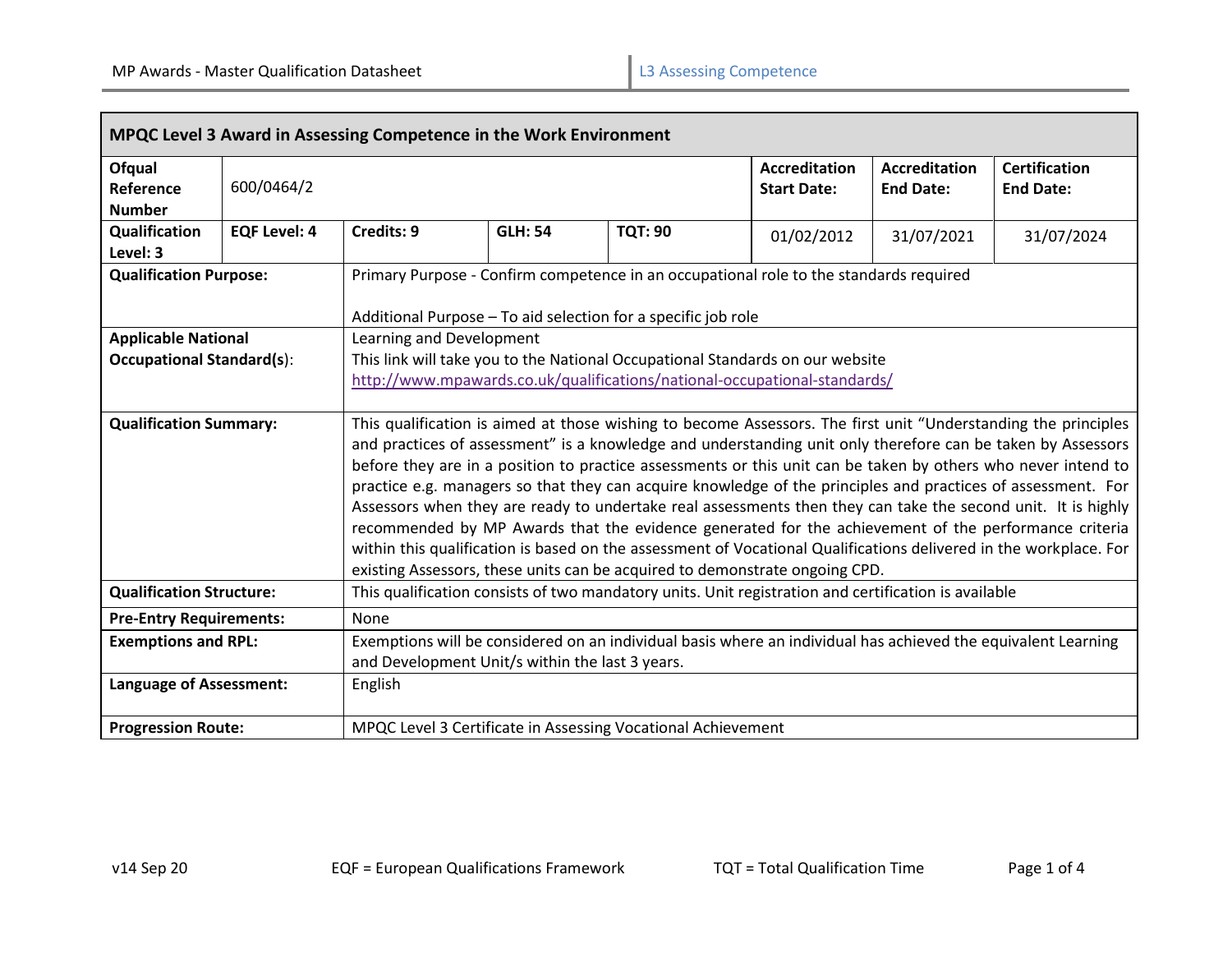| Mandatory Units - Candidate MUST achieve all units          |                                |       |                |                     |                               |                                           |            |
|-------------------------------------------------------------|--------------------------------|-------|----------------|---------------------|-------------------------------|-------------------------------------------|------------|
| <b>Unit Title</b>                                           | <b>Mandatory</b><br>Unit $(M)$ | Level | <b>Credits</b> | Ofqual<br>Reference | <b>MP Awards</b><br>Reference | Guided<br><b>Learning</b><br><b>Hours</b> | <b>RPL</b> |
| Understanding the Principles and Practices of<br>Assessment | M                              |       |                | D/601/5313          | LLUK01                        | 24                                        |            |
| Assess Occupational Competence in the Work<br>Environment   | M                              |       | 6              | H/601/5314          | LLUK <sub>02</sub>            | 30                                        |            |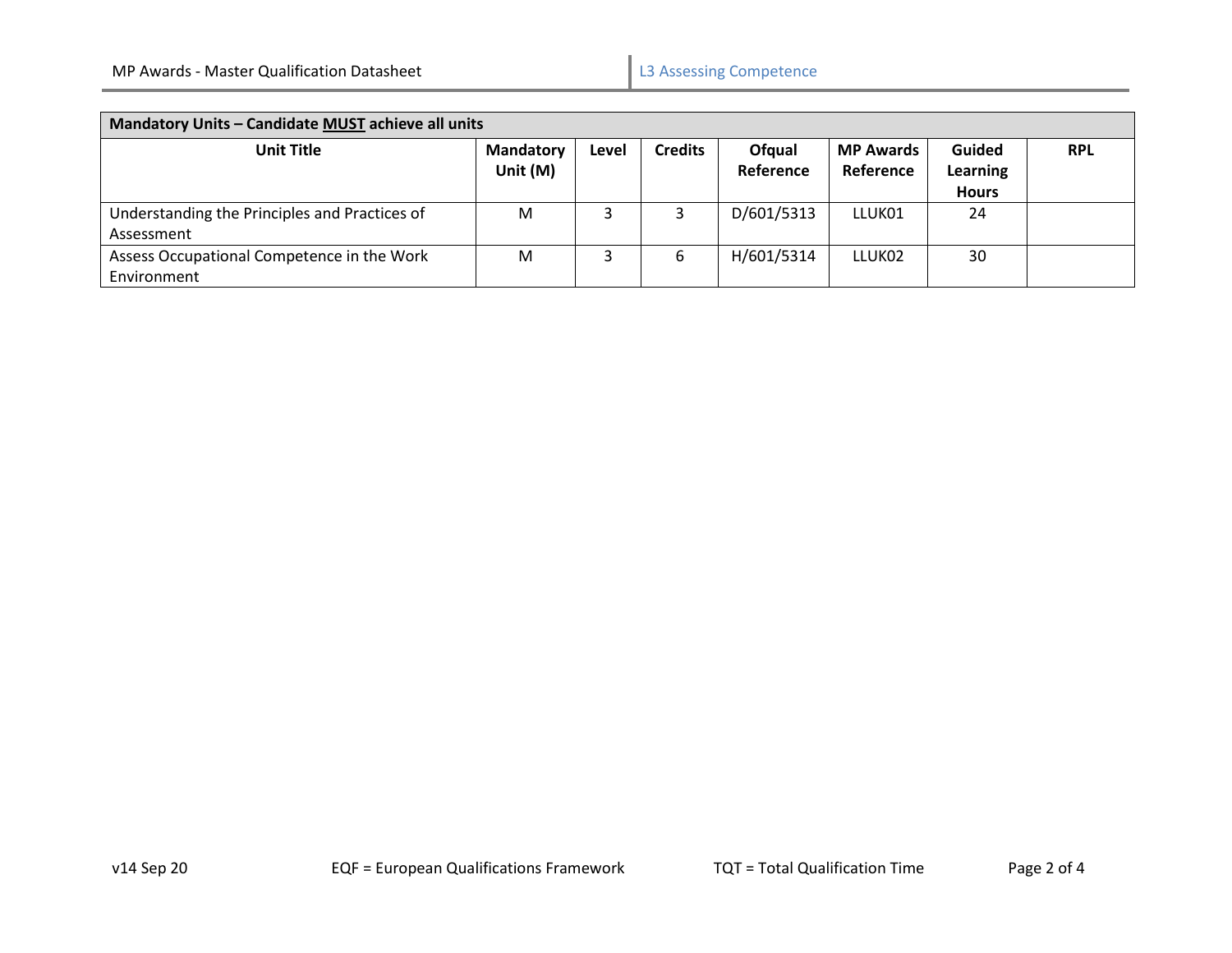# **Centre Staff Requirements:**

**Assessors** and **Internal Verifiers** must:

# 1. Be r**egistered** and recognised **by an Approved Centre**, **registered and approved by MP Awards.**

2. Hold, or are working towards the appropriate qualification as listed in the table below:

| <b>Assessor</b>                                                                                                                                                                                                                                                                                                                            | <b>Internal Verifier</b>                                                                                                                                                                                                                                                                                                                                                  |  |  |  |  |
|--------------------------------------------------------------------------------------------------------------------------------------------------------------------------------------------------------------------------------------------------------------------------------------------------------------------------------------------|---------------------------------------------------------------------------------------------------------------------------------------------------------------------------------------------------------------------------------------------------------------------------------------------------------------------------------------------------------------------------|--|--|--|--|
| Level 3 Award in Assessing Competence in the Work<br>Environment, or                                                                                                                                                                                                                                                                       | Level 4 Award in the Internal Quality Assurance of the Assessment<br>Process and Practice, or                                                                                                                                                                                                                                                                             |  |  |  |  |
| Level 3 Certificate in Assessing Vocational Achievement, or<br>$\bullet$<br>SQA Accredited L&D 9DI Assess Workplace Competence Using<br>Direct and Indirect Methods (SCQF Level 8), or<br>A1 Assess Learners Using a Range of Methods*, or<br>$\bullet$<br>D32 and D33 Assess Learner Performance Using Differing<br>Sources of Evidence*. | Level 4 Certificate in Leading the Internal Quality Assurance of<br>Assessment Process and Practice, or<br>SQA Accredited L&D 11 Internally Monitor and Maintain the<br>$\bullet$<br>Quality of Workplace Assessment (SCQF Level 8), or<br>V1 Conduct Internal Verification of the Assessment Process <sup>*</sup> , or<br>D34 Internally Verify the Assessment Process*. |  |  |  |  |
| *Holders of A1, D32 or D33 must:                                                                                                                                                                                                                                                                                                           | *Holders of V1 or D34 must:                                                                                                                                                                                                                                                                                                                                               |  |  |  |  |
| Assess to the revised National Occupational Standards<br>$\bullet$<br>(NOS) for Assessment;                                                                                                                                                                                                                                                | Verify to the revised National Occupational Standards (NOS)<br>for Internal Verification;                                                                                                                                                                                                                                                                                 |  |  |  |  |
| Show evidence of CPD to the revised NOS;                                                                                                                                                                                                                                                                                                   | Show evidence of CPD to the revised NOS;                                                                                                                                                                                                                                                                                                                                  |  |  |  |  |
| Show evidence of having assessed within the last 18 months;                                                                                                                                                                                                                                                                                | Show evidence of having internally verified within the last 18<br>months.                                                                                                                                                                                                                                                                                                 |  |  |  |  |